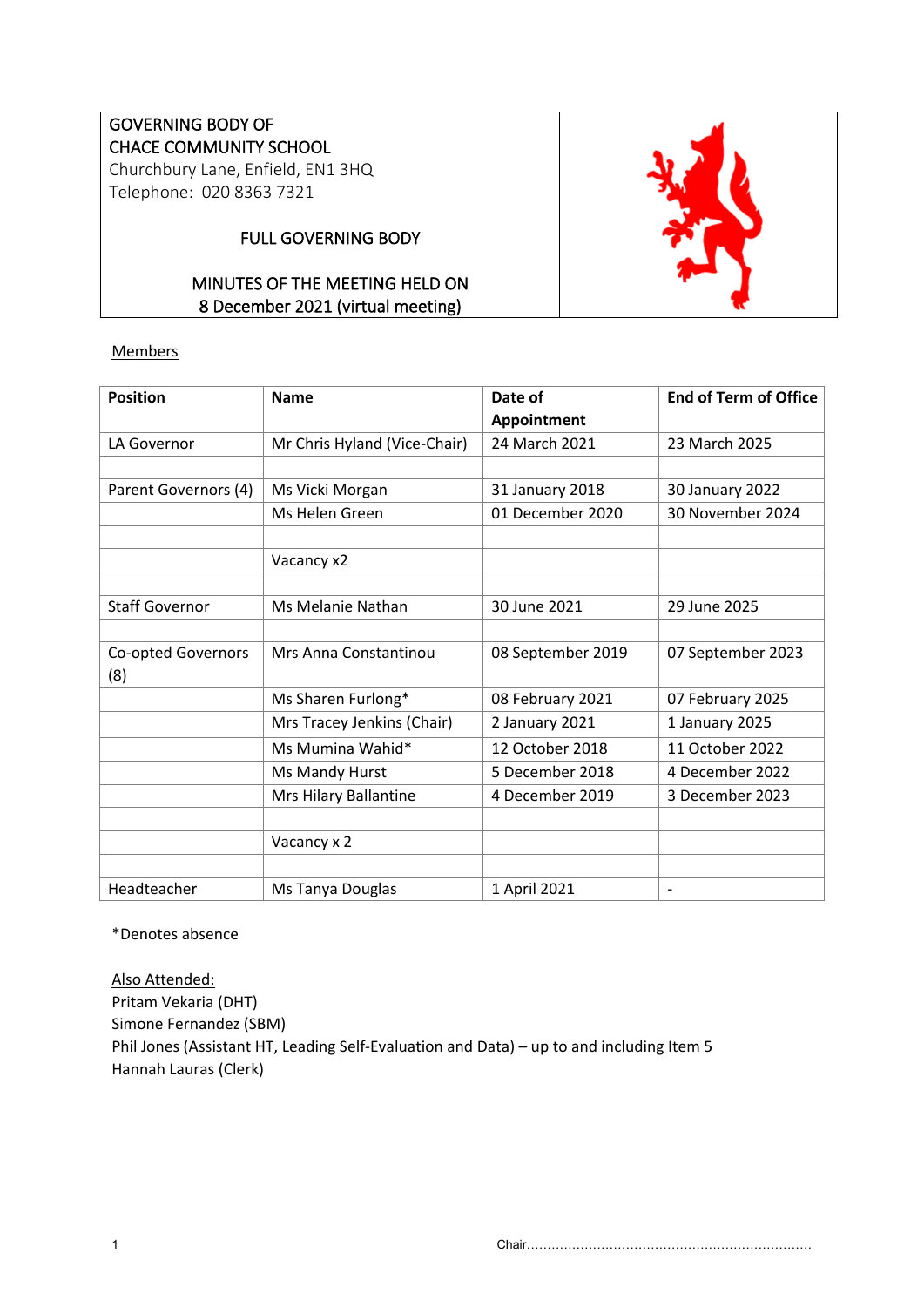## MINUTES – PART 1

### 1. APOLOGIES FOR ABSENCE

**RECEIVED** apologies for absence from Sharen Furlong and Mumima Wahid.

**RESOLVED** to consent to these absences.

## 2. DECLARATION OF INTEREST

Governors were given the opportunity to declare any prejudicial interest they might have in respect of items on the agenda. **No declarations were made.**

## 3. MEMBERSHIP AND CONSTITUTION

(a) Parent Governors

# **NOTED** that

- i) Emma Medcalf Doey had resigned leaving a parent vacancy.
- ii) there were now two parent vacancies. The school had asked for nominations from parents. Three applications had been received and would now go to ballot.

**RESOLVED** that candidates were asked to prepare a short biography, which would go out to parents by next Friday. This would hopefully be resolved by the New Year.

#### (b) Co-opted Governors

## **NOTED** that

- i) there were currently two vacancies. There was one potential candidate who had applied to the LA directly. The Chair would be having a Google meeting with her next week.
- ii) they had spoken to the LA for help finding another governor. It was difficult for all schools and was particularly difficult for them given that they were seeking a male governor too, to balance out the GB.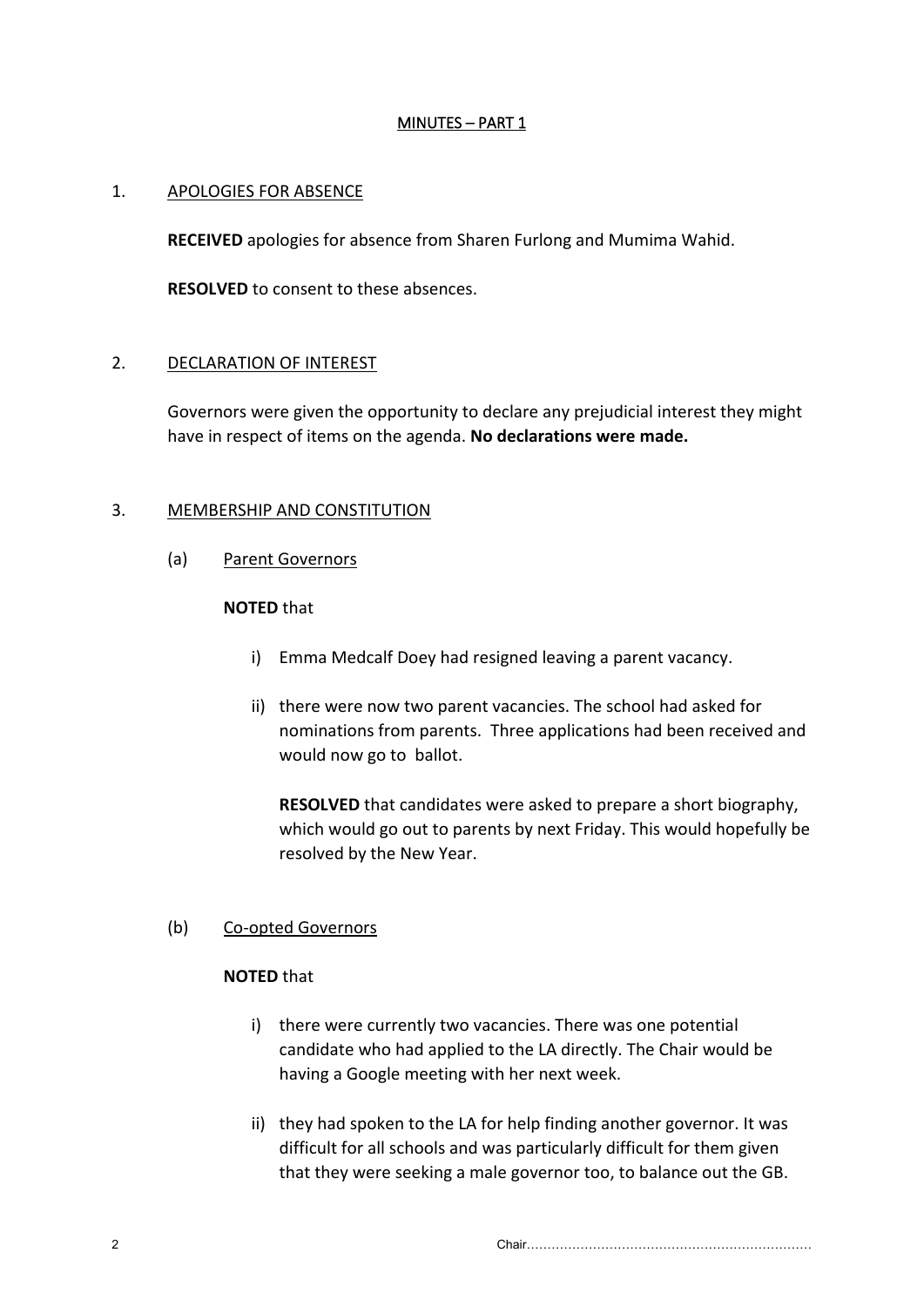iii) the Chair would also be announcing the vacancy at a meeting tomorrow night to reach out to the wider community.

### 4. MINUTES AND MATTERS ARISING FROM THE MINUTES

**RECEIVED** the minutes from the GB meeting on the 8 September 2021, a copy of which is included in the minute book.

(a) Minute 3(a) – Roles Within the Governing Body

**REPORTED** that as the GB gained new governors, they would consider the new governors' skill sets to see what roles they could fulfil in the GB.

(b) Minute 3(b) – Parent Governor

**REPORTED** that the potential Year 7 Parent Governor was one of the candidates in the ballot (see current Minute 3(a)(ii)).

(c) Minute 6(a) – Code of Conduct

**REPORTED** that the Code of Conduct (NGA 2021 uploaded) had been ratified and signed by the Chair.

(d) Minute 6(b) – Governance Annual Statement

**REPORTED** that the Chair had sent the statement to Sujal Zaveri, Governor Support Service, for verification because some information such as dates of resignation were not up to date on the central record. Once the Chair got a reply, she would circulate the statement to the governors.

#### **ACTION: CHAIR**

# (e) Minute 9(b) – Review Meetings

**REPORTED** that the review meetings had taken place. The school were now trying to build on these with Quality of Teaching meetings. They were just finishing these for the Autumn term. Several of these were attended by Governors.

**RESOLVED** to ratify the minutes as a correct record of the 8 September 2021 GB meeting.

5. MANAGEMENT INFORMATION SYSTEM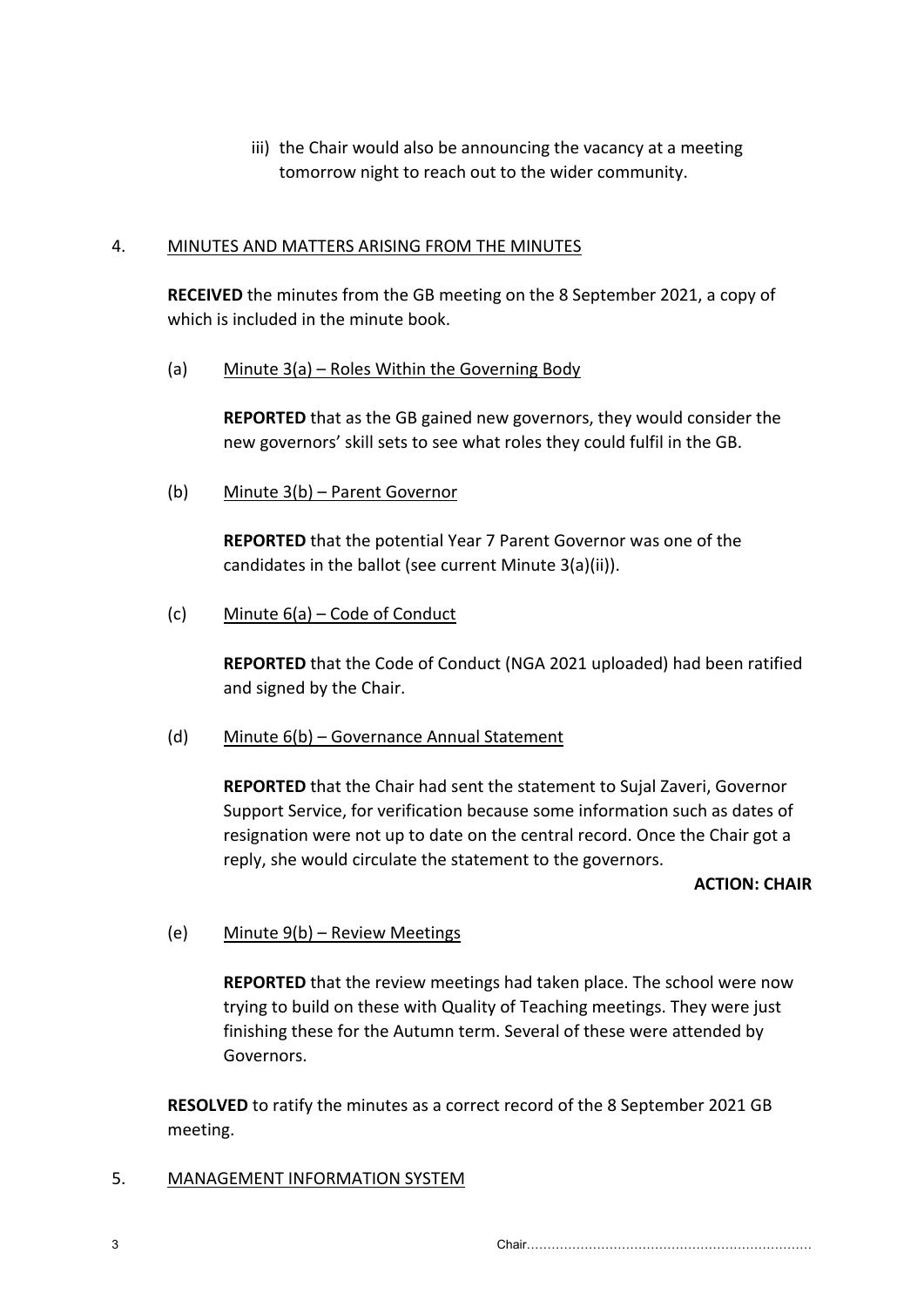### (a) Report

Phil Jones gave a report on the school's new management information system.

## **REPORTED** that

- i) this had been a big investment for the school. They had been with a company, Progresso, but there were now better products on the market. Research had been undertaken in June, using a working group of 20 people, and quotes received from five companies. They then asked for and received online demos from the top three of those companies.
- ii) the preferred company was Arbor. They had received positive feedback on the Arbor product from the SBM at another school.
- iii) there was not much difference in pricing between the companies. It was £98,000 over five years.
- iv) they believed that Arbor would be transformational for them. It was further noted that the research that had been carried out was robust. The SLT had made the decision today. They were now asking the GB for ratification.

# (b) Questions

#### **REPORTED** that

- i) following **a question** on whether, since the payment was over five years, would they have to agree to it every year – the GB would only have to ratify the decision now. This would cover the five yearly instalments.
- ii) following **a question** on whether they were confident with the five yearly instalments – they could do the payments over three years, but the SLT had decided that it would work better over five years.

**RESOLVED** to ratify the SLT's decision to move to Arbor for the school's management information system.

*Phil Jones left the meeting at this point.*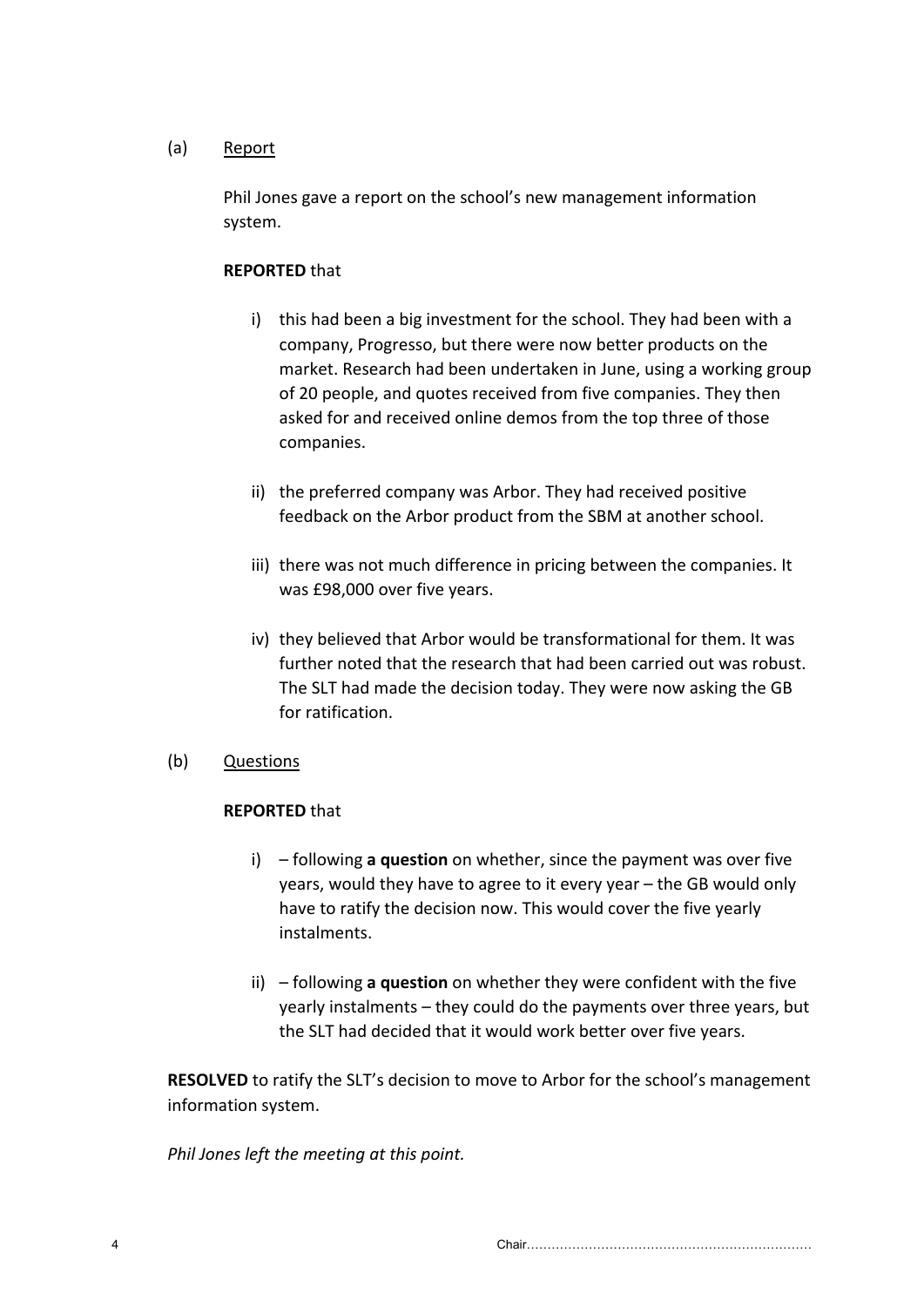### 6. COMMITTEE COMPOSITION AND ORGANISATION

## (a) Governing Body's Committees and Panels

#### **REPORTED** that

i) Sharen Furlong had joined the discipline committee. This would be added to the Committees and Panels document.

#### **ACTION: CLERK**

ii) once the new parent governors had been appointed, they would look to rearrange the committees to streamline the responsibilities that were specifically needed for Chace Community. They would create a Google Form for governors to add their names to. The HT would assist with this. This would also avoid unnecessary meetings.

#### **ACTION: CHAIR/HT**

- iii) they would also emphasise to the governors the importance of attendance at meetings and the commitment involved in being a governor.
- (b) Organisational Arrangements

**RECEIVED** the Organisational Arrangements document 2021-22, a copy of which is included in the minute book.

#### **REPORTED** that

- i) there had been some small changes following roles within the school changing. Interim HT had been changed to HT for example.
- ii) the only bigger changer was regarding BACS. This was a new system. They had set up a new form. They were told that it would be live by Christmas. However, they had not yet heard back.

**RESOLVED** to ratify the Organisational Arrangements document 2021-22.

#### 7. GOVERNORS SKILLS AUDIT AND FUTURE CPD

The Governors were thanked for taking part in the Skills Audit in May 2021. There was data for individuals as well as looking at the GB as a whole. The HT presented, to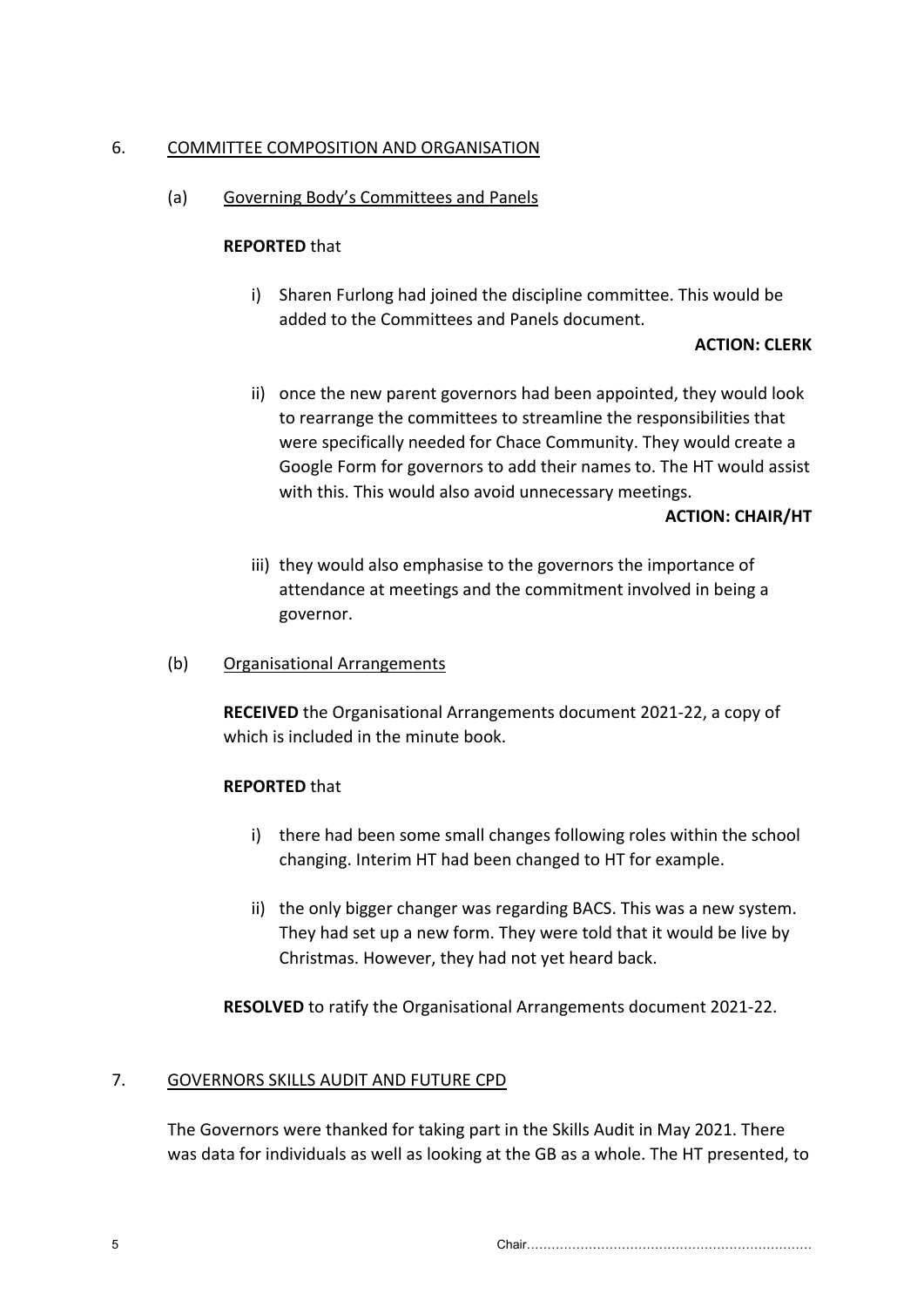the GB with slides as a visual aid, the results of the audit with explanations for each of the results.

## **NOTED** that

- there were areas that they were doing well in, and areas for development.
- where there were lots of 'strongly disagrees' or 'lack of confidence', these were skewed by two governors who had now left the GB.

## **REPORTED** that

- (a) Strategic Leadership
	- i) there were a number of new governors whose experience would grow.
	- ii) there were not many governors who had had the experience of being a Chair. They would look to increase opportunities for newer governors to be vice-Chairs to gain skills.
	- iii) 'awareness of national education policy' results were mixed. There were opportunities for greater understanding through committees and making sure policy was an item on future agendas.
	- iv) there were strong results for knowing the local community. Many governors were from the local community. This was good since the school was trying to provide an experience and accountability based on knowing the local community.
	- v) they all knew the difference between strategic and operational, the difference between making bigger picture decisions versus the day-today operational work.
	- vi) strategy development was mixed. It highlighted whether they were looking at the SIF enough.
	- vii) setting a direction including supporting the school with next steps and vision was strong. They would continue to strengthen this, including engagement with parents.
	- viii)risk management was also strong, with governors feeling that they could mitigate risks. This included risks such as Covid-19 and finances.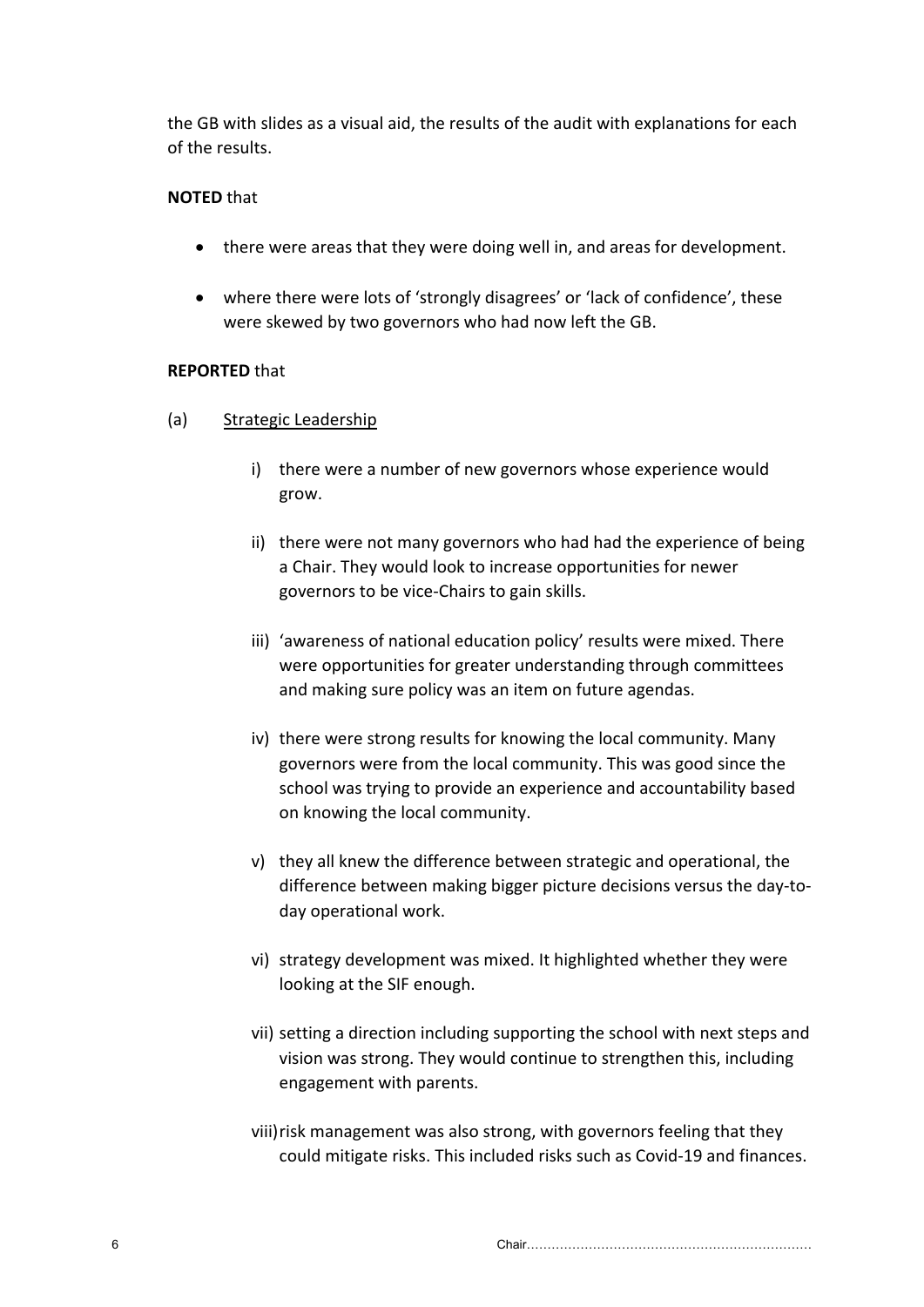- ix) for accountability, it could be seen that the SLT was successfully held accountable by the GB.
- x) there were some areas for a broad and balanced curriculum that could be worked on in the Teaching and Learning committee. There would also be opportunities for bringing these themes into governor training.
- xi) interpreting data was fairly strong, but there was some improvement that could be done.
- xii) to improve 'challenging and asking the right questions' the HT highlighted the self-evaluation card and key questions for governors. The HT would laminate them for the governors to refer to at meetings.

**ACTION: HT**

xiii)they were looking to put in an away day or morning in the New Year for Matt Miller, the governor trainer, to come in and help with governors with asking the right questions. This would also be good preparation for Ofsted.

#### (b) Financial Planning/Budgeting

- i) there were varied responses for financial planning and budgeting. They would be looking at improving support and training on this area. There were easy ways to show governors how the school benchmarked.
- ii) staff recruitment was quite strong. Many of the governors had been involved in staff recruitment at some point. Staff pay decisions was strong too.
- iii) it was surprising that there were not strong scores for experience of preparing for inspection and oversight because this was talked about a lot. However, they would look at how they could prepare governors for asking challenging questions.
- iv) regarding national performance measures to measure school performance, often the data they presented to the governors included comparison data. This could still be improved.
- v) most governors recognised the importance of the clerk.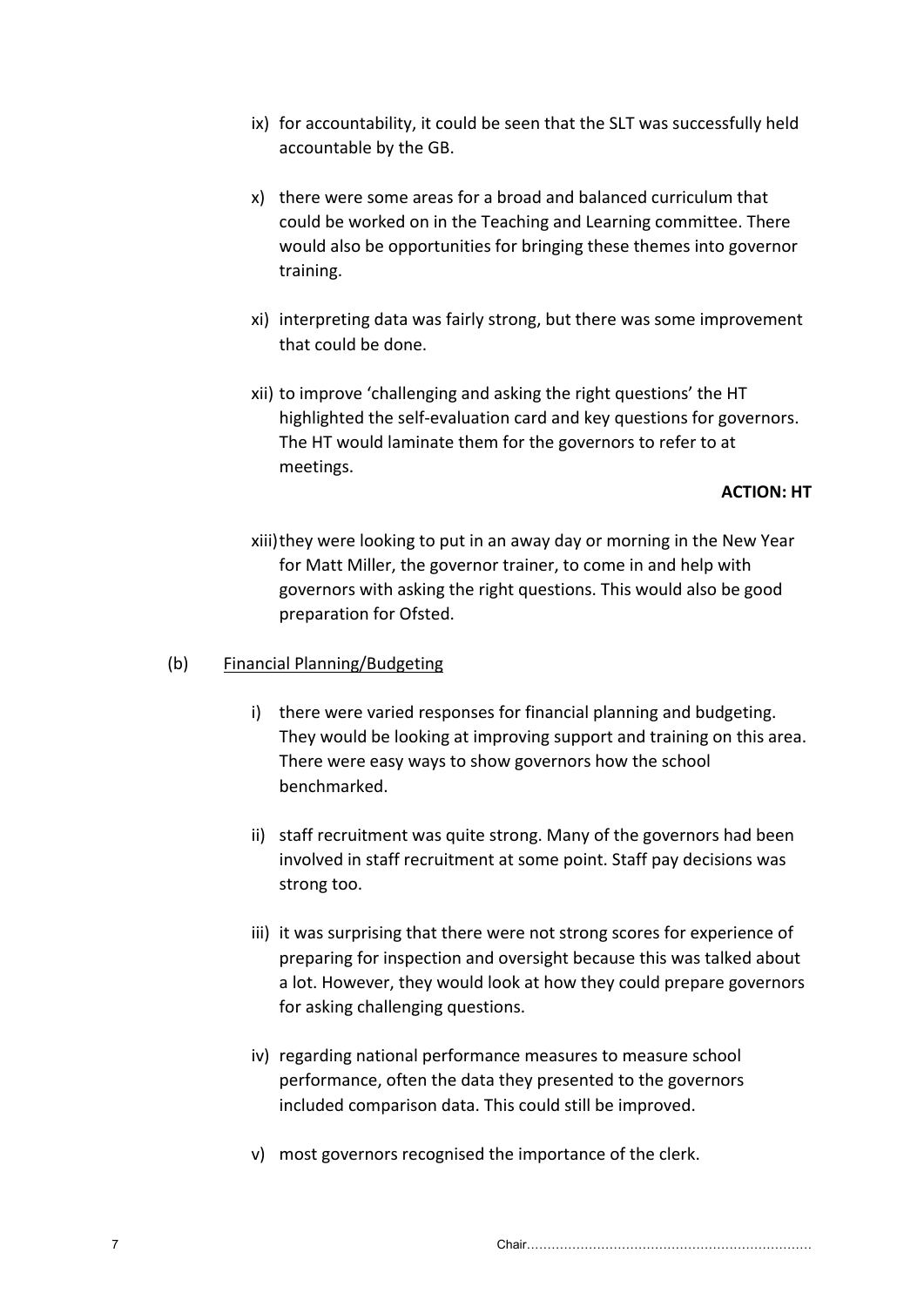## (c) People

- i) taking professional advice when making important decisions was strong.
- ii) governor training and school visits was again strong, but something to work on.
- iii) they were also good at conflict resolution and building consensus.
- iv) collaborative relationships had been a challenge due to the Covid-19 restrictions making it difficult for governors to come into the school. **Structures**
- v) they had spoken already on how they would streamline the committees.
- vi) compliance, legal duties and responsibilities of governors were aware of these. This scored strongly.
- vii) governors' feeling that they could speak up also scored strongly.
- viii)it was surprising that evaluation of teaching and learning was not so strong because they had done a lot of work on monitoring and keeping Chace Community under review. They would make sure that, through the Teaching and Learning committee, they would be clear on their self-evaluation processes.
- ix) opportunity for improving practice was also very strong.

# (d) Summary

- i) the main areas for development were finance and integrated curriculum, national performance measures and inspection, lack of experience. Covid-19 had made visits and contributions and training difficult.
- ii) the audit highlighted several strengths of the GB commitment, conflict resolution, using professional advice, and operational/strategic.
- (e) Questions and Comments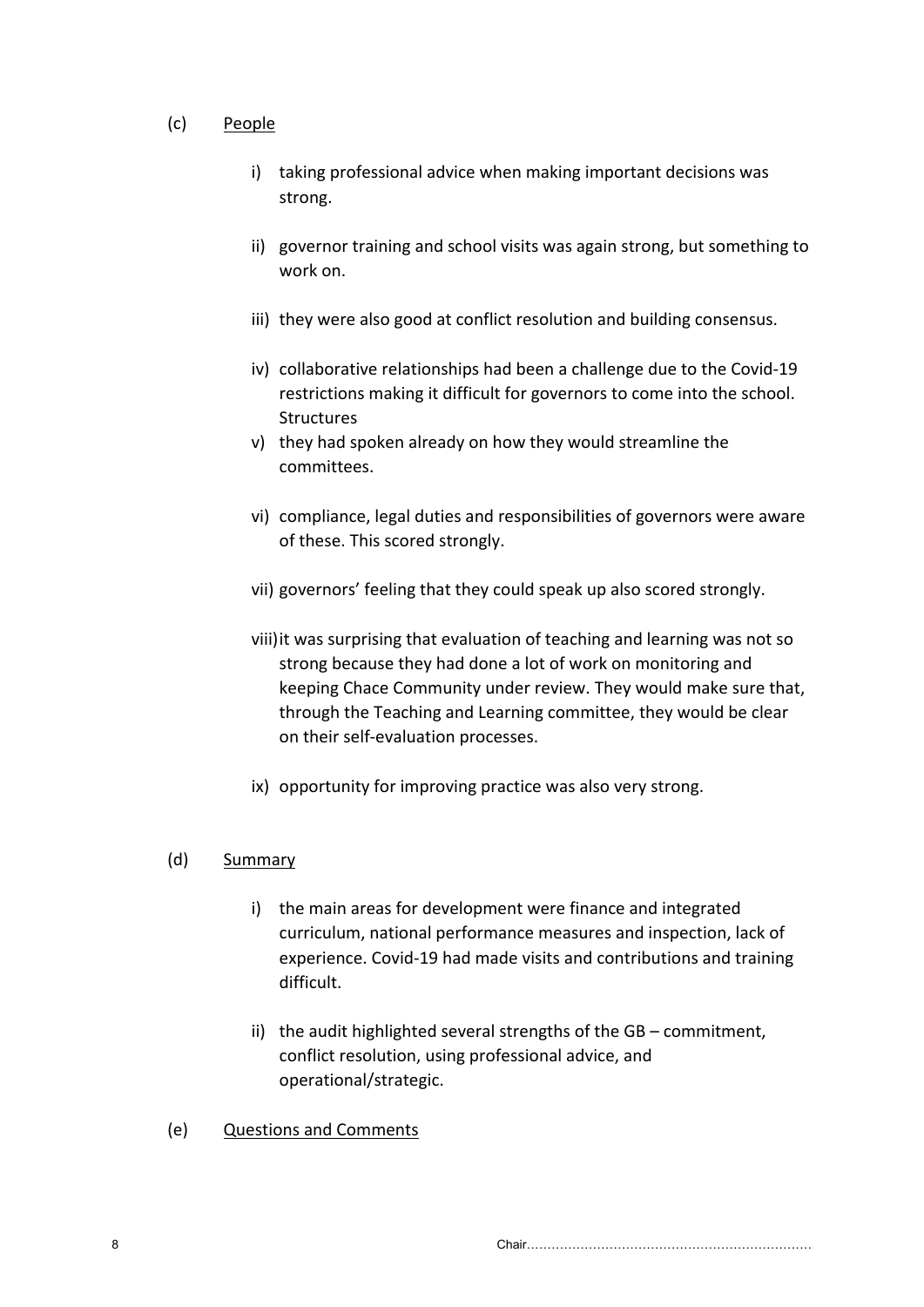- i) the governors did not need to be experts in all areas. It was good for governors to have different skill sets. They did not want to scare the new governors that they had to be experts in all areas. It would be a good idea to do a scaled-down version of the Skills Audit with all new governors from the start to figure out their skill sets and be allocated to a position that suited them. However, a governor with one skill set should also be encouraged to attend a meeting of another skill set for greater understanding.
- ii) the Enfield training for governors had been very good quality. Online training was easier to access than in person training.
- iii) one newer governor felt they could do with some mentoring to know which training sessions were best to attend. The Chair suggested that she would go through the governor training programme for next term with the governor to recommend the training sessions that would be best for the governor to attend.
- iv) following a **question** to governors on if they could attend the Matt Miller training morning/day which would be with members of the SLT – governors said that they could attend the training session but like to have a time and date.

**RESOLVED** to plan the Matt Miller training into next term and let them know. **ACTION: CHAIR**

**RESOLVED** to share the presentation with the governors.

# **ACTION: HT**

**RESOLVED** to share next term's governor training programme with all Chace Community governors.

#### **ACTION: CLERK**

# 8. HEADTEACHER'S REPORT TO GOVERNORS AND UPDATED SELF-EVALUATION FORM

**RECEIVED** the Headteacher's Report, a copy of which was included in the minute book.

**REPORTED** that

(a) Introduction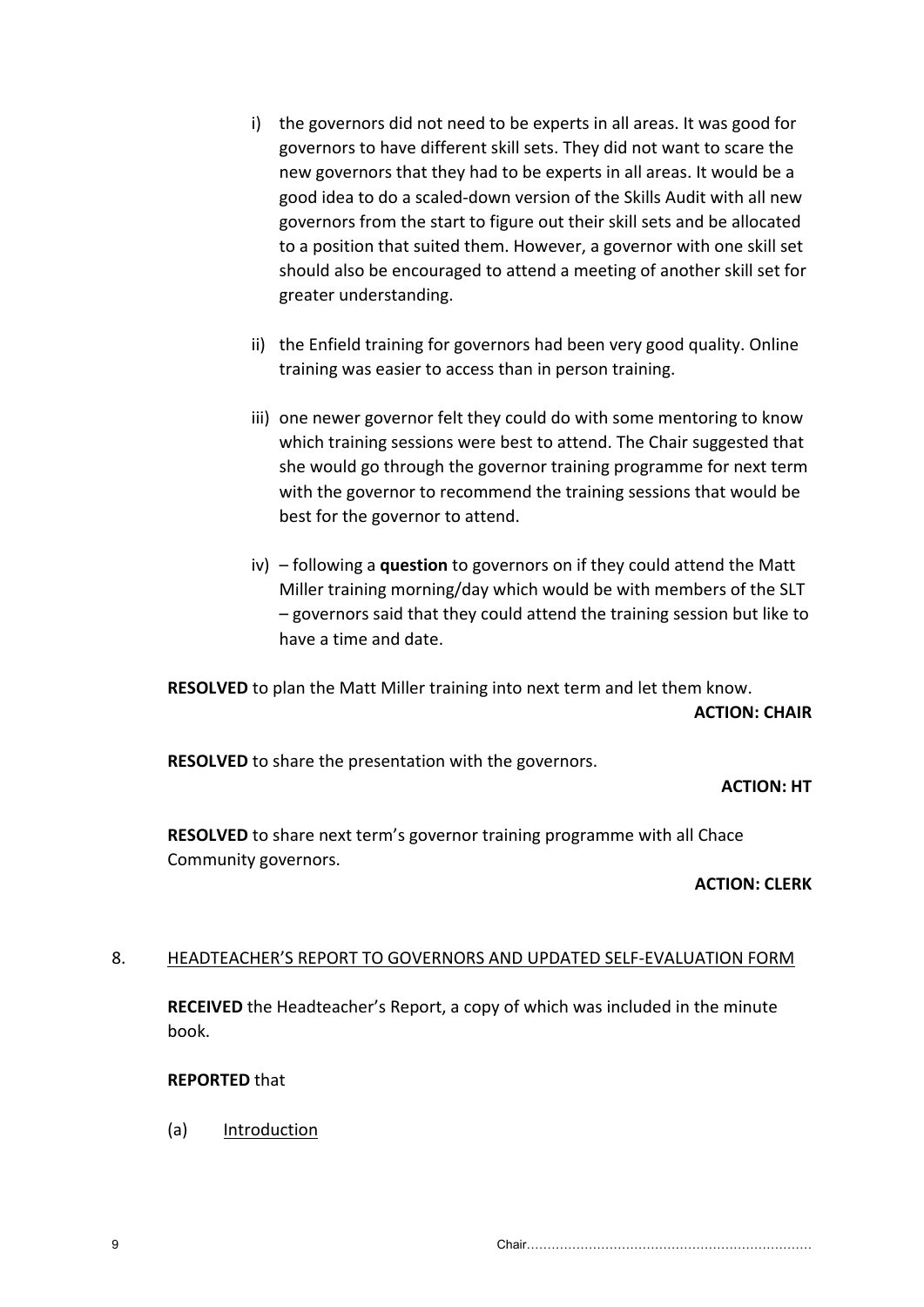- i) this had been an exciting term. Members of the senior team had contributed to the report.
- ii) it had been nice to see the new vision, values and motto become embedded in the school. They had recently had Challenge Partners which reinforced it. It felt as though the younger children really were adopting it. The HT would have a chat with the pupils every week and thank them and tell them how proud she was of them for adopting the school's values.
- iii) it had been a busy term with events such as the Open event on the 20<sup>th</sup> September which was very successful with support from the local community. However, the school was still struggling with numbers. Figures had just come out from the LA admissions that showed there were 2,000 less primary school children coming through to the secondary schools. They would probably not see any higher numbers in their Year 7 year-group this year, which was disappointing given that they had done a lot of work towards increasing this number. This would not be good for future staffing levels; however, they would continue to plan.
- iv) there had been some challenging behaviour this term. They could see the impact that the Covid-19 pandemic had had on routine and being in school. They had had to work with these challenges and promote the culture of excellence. They would continue to review their behaviour systems. Behaviour had been a challenge across the LA and London. The SLT were working with the staff to make sure their relationships and resilience were maintained in the classrooms.
- v) they had also been doing vaccinations in school and encouraging a greater uptake of vaccinations. They would be carrying out tests again when the pupils would return in January 2022.
- vi) staffing levels had also decreased to the point where they were struggling day-to-day with cover. This was due to general sickness and Covid-19.
- vii) following **a question** on whether the school's uptake of vaccinations was similar to other local schools – the data was not shared with them. However, it appeared to be low uptake in general. They had put all the NHS guidance in parent newsletters and were promoting the pupils to take the vaccination.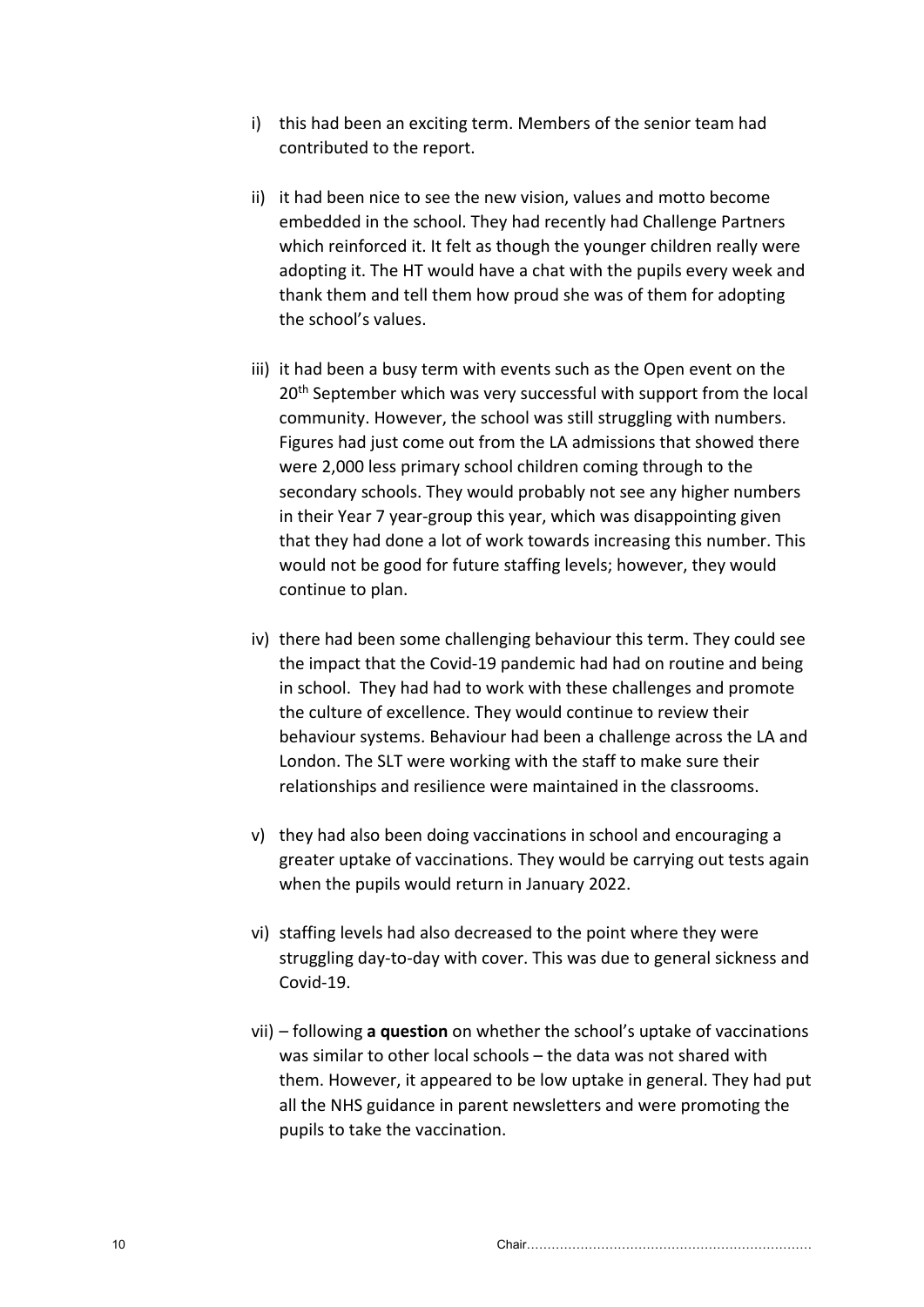- viii)– following **a question** on whether the low uptake at school was because the pupils were having the vaccination outside of school at other services – there had been more walk-in teenagers recently at the vaccination centre. The school did not have information on whether the pupils were getting their vaccinations elsewhere, so it was possible that this was happening. They could ask the pupils to let the school know if they had had their vaccination elsewhere so the school would have a better idea of this. With more information, it would be easier for them to promote the vaccination to specific groups. The HT thanked the Covid-19 leads for doing so well at keeping the school safe.
- ix) they had had the Challenge Partners review at the school last week for three days. Three members of staff and an Ofsted inspector had been reviewing the school. It was collaborative and they had estimates. They had reviewed the school as 'effective' in all areas and the report read very well and was a testament to all the hard work that they had done.
- x) a focus for the next term were curriculum planning to provide a good quality of education. The Year 11s were currently taking their mock exams. If the exams would not go ahead this academic year, the mock grades would be used for their real grades. Therefore, they were encouraging the students and their families to take them seriously. The exams were going well so far.
- xi) they were continuing to settle the students. The students were now much more settled. The challenging behaviour was only with small groups of students. These behaviours appeared to be more extreme than they had been in the past. The school had to be firm and clear when it came to this challenging behaviour.

# (b) Staffing

- i) they were stabilising staffing and leadership, including the recent changes in roles and vacancies at the school. They would be working on the school's systems to ensure that the school had the best systems in place. This process would begin on Friday. The HT would be getting back to the governors on this.
- ii) there were some new appointments including a new art technician. They had also unfortunately lost a worker in the diner. However, this had allowed them to look at other external catering services. There was a new team and the catering service had improved overall.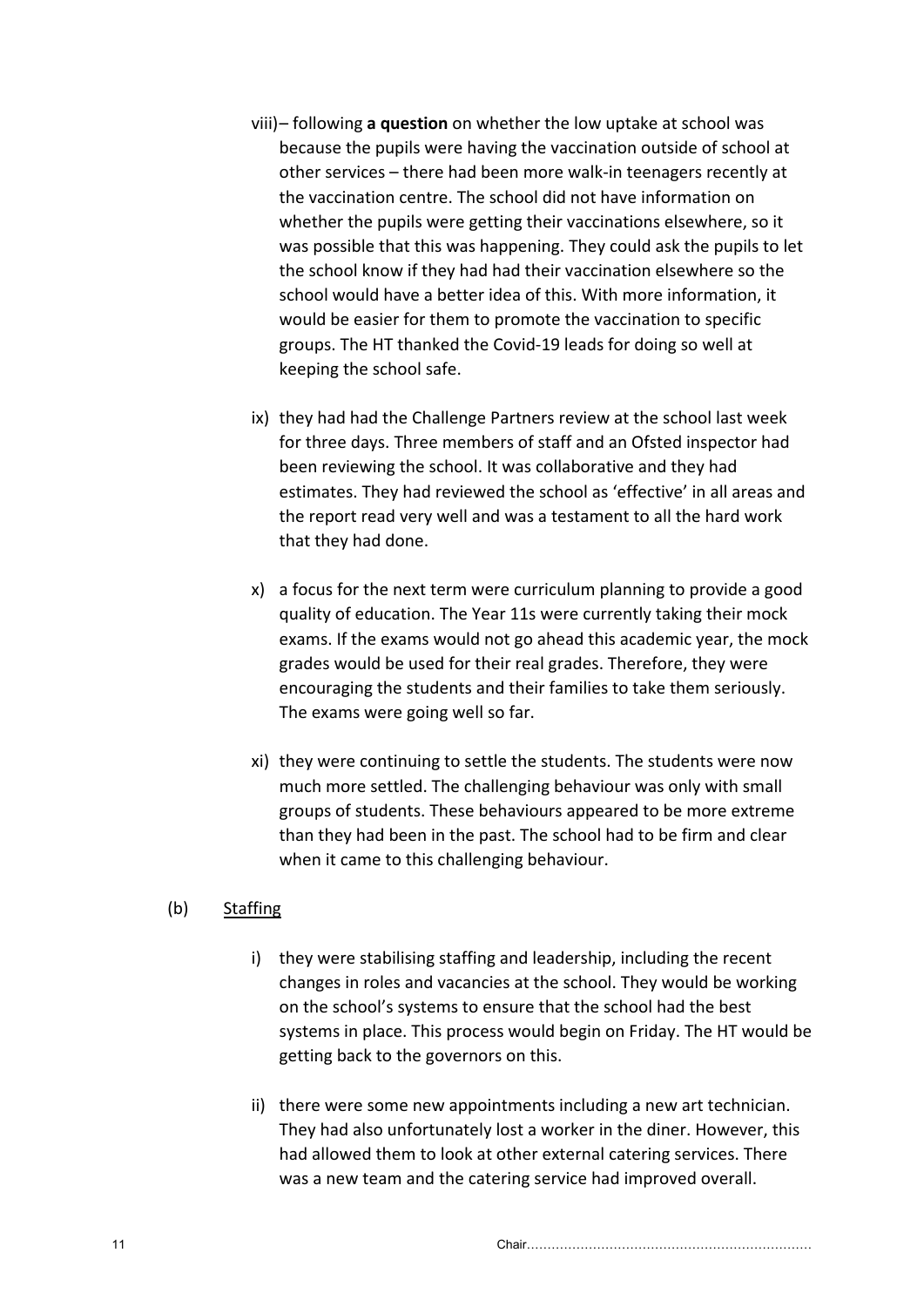iii) they had a vacancy for Head of Science which would be filled by a current science teacher and supported by DHT. They were confident in this appointment. They were struggling to recruit TAs. This was a problem for schools across the LA. They were also trying to recruit a behaviour supervisor for much-needed extra support for challenging behaviour. Head of Graphics had been filled. There were also some temporary roles that the HT would inform the governors of once they had been filled.

## (c) Teaching and Learning

i) the report included information on staff development, such as CLT, to improve their quality of teaching. For their monitoring, they had done a work scrutiny and there was another one happening now including Challenge Partners. They had all come together to see the teaching. Teachers showing really good teaching were mentioned in the report. They also had trainees coming into the school and there were two ECTs that were doing very well. ECTs had replaced NQTs and was run by Ambition. This was a lot more work for the teachers who were mentoring. This had been going well this term.

## (d) Attendance

- i) the weekly attendance information showed the key groups that were suffering with attendance. Covid-19 had also had an effect. Attendance was not as high as they wanted it, but it was still above the NA. They had put into place daily routines such as home visits. This was perhaps why they were higher than the NA. They would continue to try to improve.
- ii) following a **question** on whether the most important cells on the overall attendance data chart could be annotated or highlighted for the governors – they might use the weekly overview which was simpler, and they could annotate the chart for next time.

# (f) Page 8 Data

i) page 8 of the report showed school safeguarding issues that they were dealing with. The school were becoming more robust with dealing with restraint. There were two serious incidents where staff had to restrain. The school were logging everything and making sure they were very clear on their restraint procedures and following the process.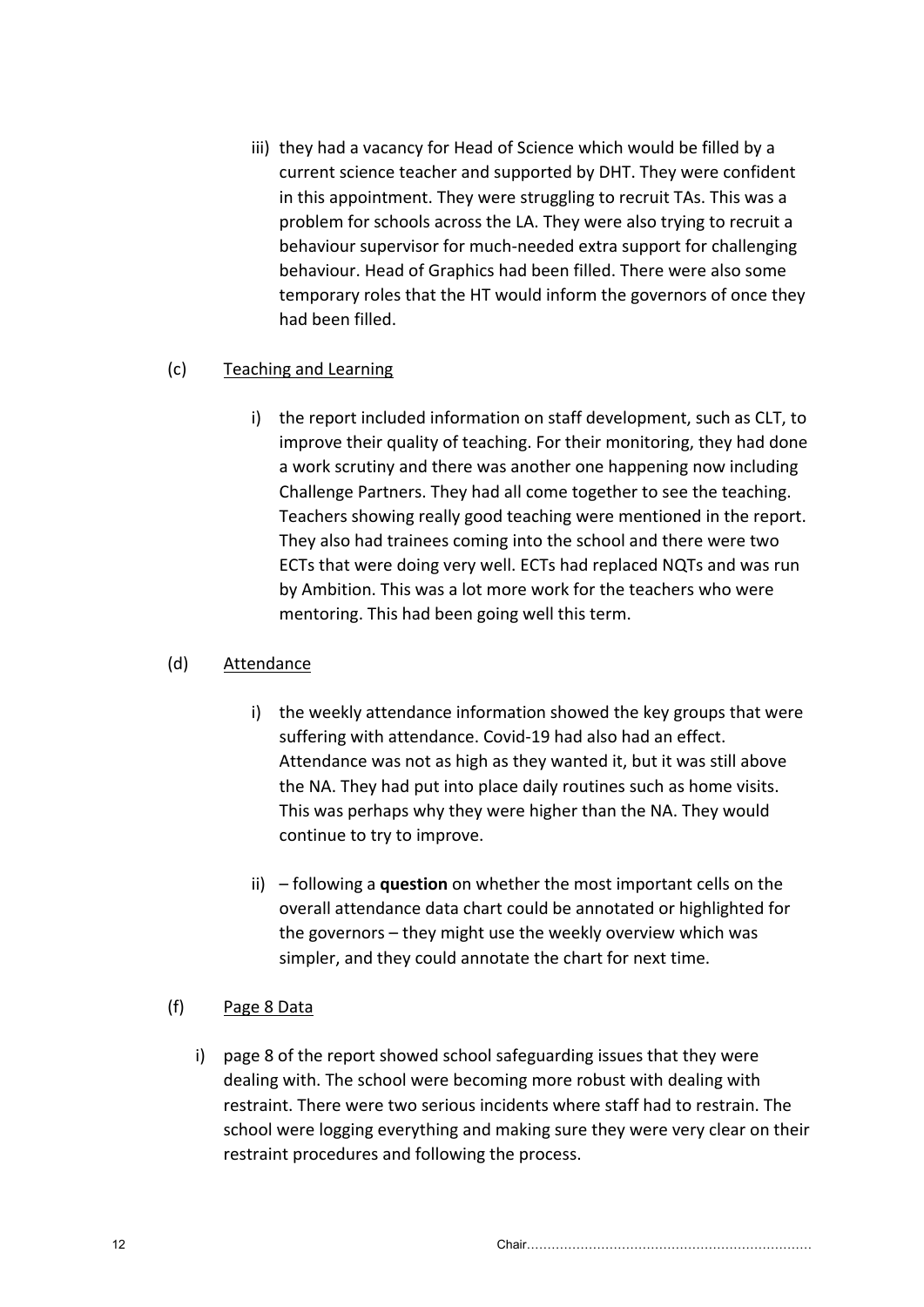- ii) there was a student council that was elected. It was more high profile than before. Challenge Partners had highlighted how the school was successful at embedding student leadership.
- iii) there was also data on school leavers which had been available at the last full GB meeting. It was lovely to see their leavers' destinations. The UCAS process was currently underway with their current Year 13.
- iv) there was also the progress data for Year 13 and Year 11. They would look at this in much more detail in the February 2022 Teaching and Learning committee meeting.

# (g) Careers

i) they were excited about the career provision that they were developing. The provision map would be put around the school. It had been lovely to see the school career advisor working with some of their more vulnerable students.

# (h) Pupil Premium (PP)

i) the government had changed their expectations on how the school should report their PP Strategy. It now had to include how they were using their Covid-19 catch up money. The school had been given an extra £50,000 this year for additional interventions because of Covid-19. This needed to be on the school website by the end of December.

# (i) Covid-19 Catch Up

i) from Covid-19 catch up, they had decided to focus on the younger students. They had found gaps in their Year 7s and they wanted to ensure they were using the school's assessments to identify key students who would also benefit from the Covid-19 catch up intervention such as the national tutoring programme.

# (j) School Improvement Plan (SIP)

- i) they had changed the way that they reported back on their SIP progress. There was a print-out of the Chace Improvement plan with headings of what they had done this year and what their priorities were.
- (k) Special Educational Needs and Disability (SEND)
	- i) the school's SEND numbers were continuing to climb. They were higher than average in their number of SEND students. SEMH numbers and EHCP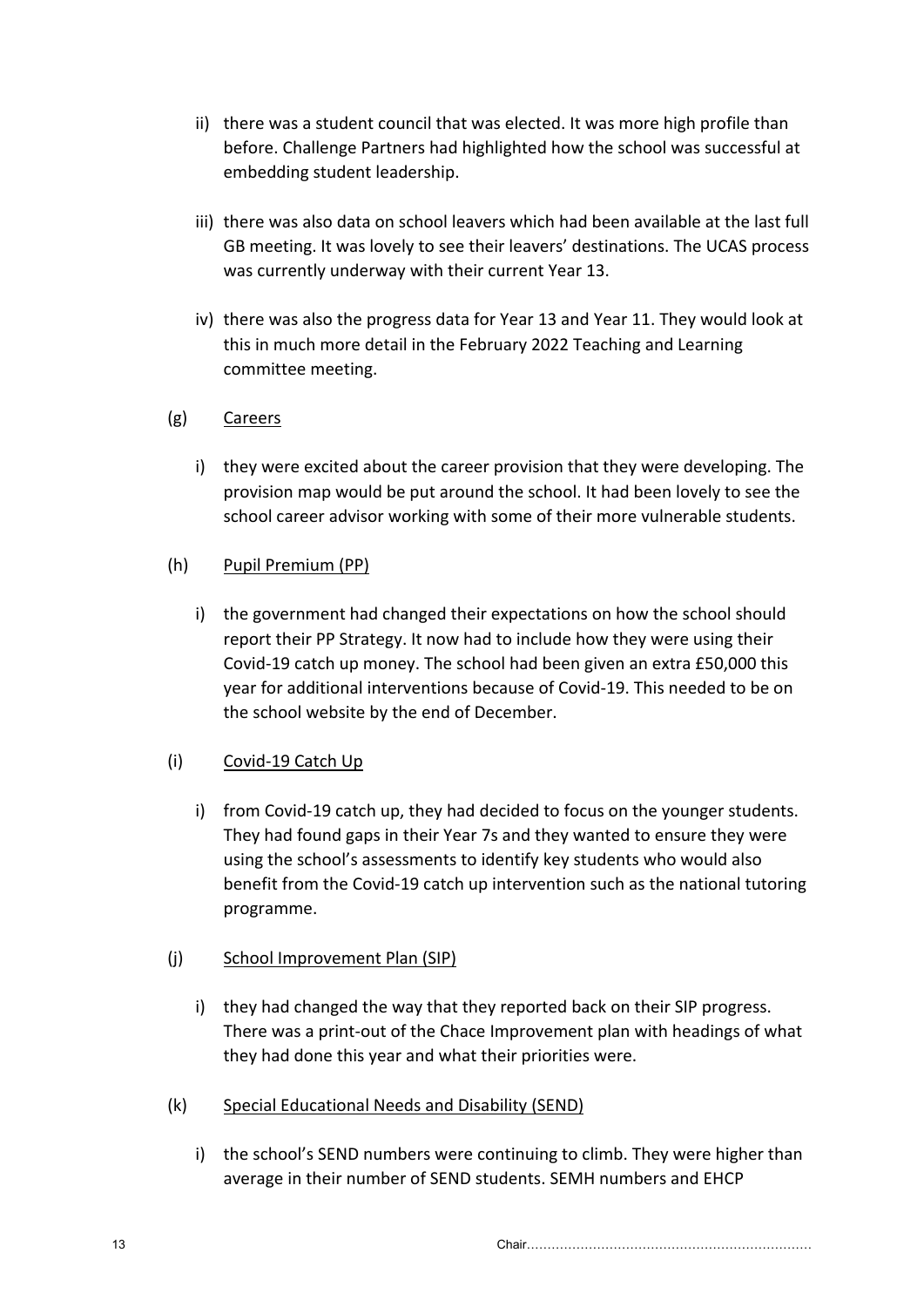numbers were growing and consequently affected the number of TAs that were needed. It was a challenging time.

ii) K meant that the student had SEN, but their support had to be planned into the classroom. There was not additional support or funding for them. Teachers were therefore having to think through how they could meet the needs of all those children in the classroom too. They had devoted some CPD time to ensuring that they had strategies for dealing with this challenge. There was also information on the report on students who were part of alternative provisions.

## (l) Complaint Monitoring

i) resulting from the Covid-19 lockdown, there had not been many complaints.

## (m) Governor Visits

The HT thanked the Governors for their governor visits this term. She was sorry she could not say it to them in person. The HT asked if there were any final questions on the report.

#### 9. RESOURCES COMMITTEE

**NOTED** that the meeting did not go ahead.

**RECEIVED** the Second Quarterly Return (SQR), the Scheme of Delegation, and the School's Financial Value Standard (SFVS), copies of which were included in the minute book.

# (a) SQR

#### **REPORTED** that

*The SBM presented the SQR, sharing it on the screen*.

- i) on the SQR, they were predicting to finish the year on £97,000.
- ii) at the end of the second quarter, with some changes made such as, unfortunately, the DHT was not appointed and the post would be removed until next September. The saving was not as high as it could have been. That took them down to around 0.6% of the budget.
- iii) they had originally predicted to finish at -£468,000, therefore, they had come quite a long way this year. For Year 2, they were predicting £653,000, but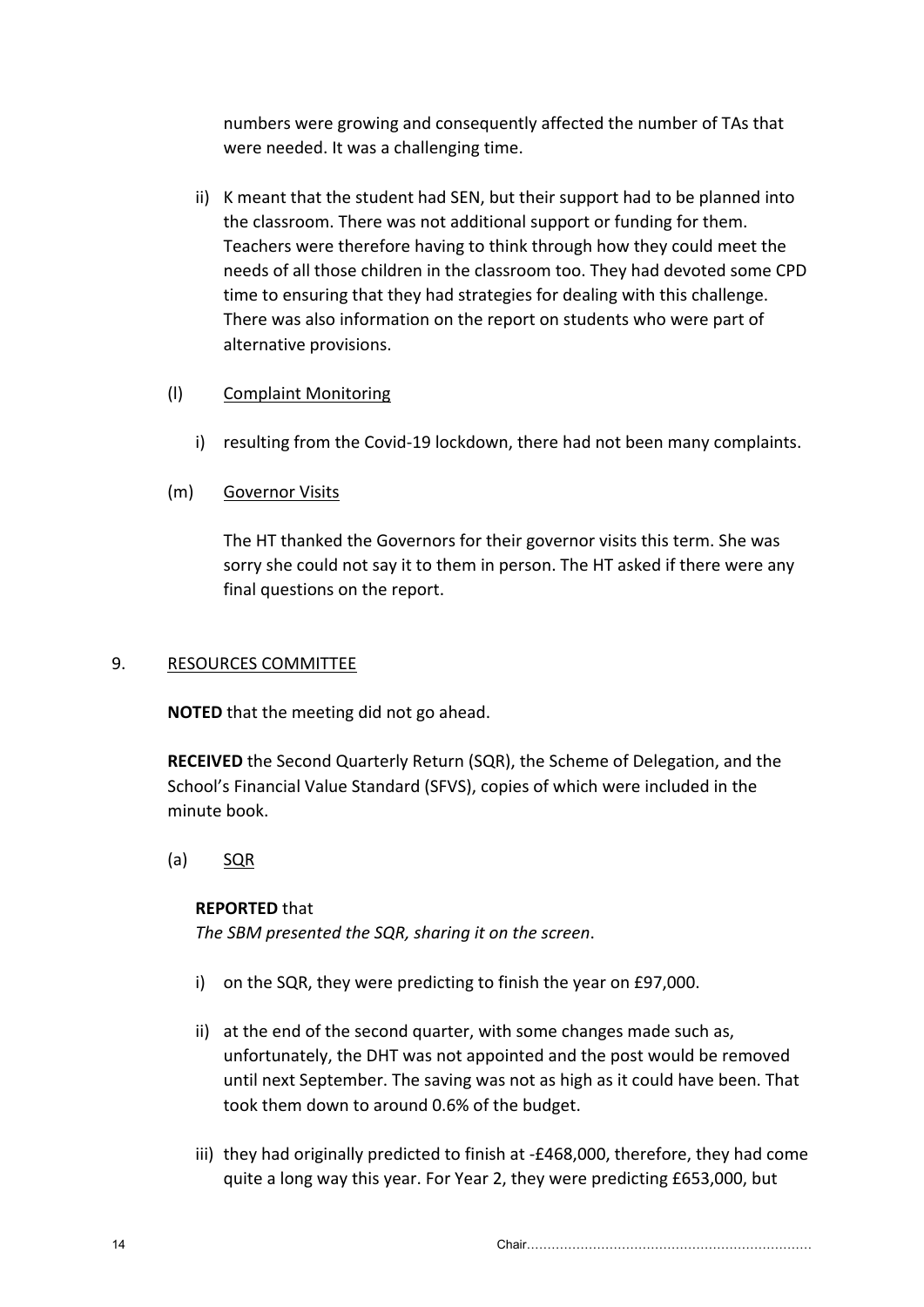they were now predicting £157,000. For Year 3, they were predicting £1,092,000 but they were now predicting £433,000. There was still work to be done, and they would continue to do this over the next year and a half.

iv) – following **a question** on whether they were making the 2022-23 predictions on 140 or 160 students – this year was at 136 students and next year was on 160 students. Therefore, adjustments would need to be made. There was also the possibility of a teacher percentage pay rise. These predictions would change considerably given that they were highly unlikely to meet the 160 student number. The figures included the restructure and all associated costs.

**RESOLVED** to ratify the SQR.

(b) Scheme of Delegation

**RESOLVED** to ratify the Scheme of Delegation.

(c) SFVS

*The SBM presented the SFVS, sharing it on the screen*.

**NOTED** that the template had changed.

#### **REPORTED** that

- i) the only thing that had changed was that a question had been added about the RTP – where someone had to declare if they had an interest or gain in an order that they were putting out to a company or individual. Therefore, on every process order form, there was now a section to tick to say whether they had an interest or gain and date and sign it. This was legally binding.
- ii) on the dashboard, most were red and now most were green. This was because most of it was due to the business case and the restructuring of the support staff that they had done including TAs' hours which would reduce from January.
- iii) there was still an issue with teaching such as teacher costs were high and there was a drop in pupil numbers. The SLT would have to discuss what next steps to take.
- iv) they would remain as a sixth form entry, but they needed to take a full curriculum analysis and a full teaching staff review including TLRs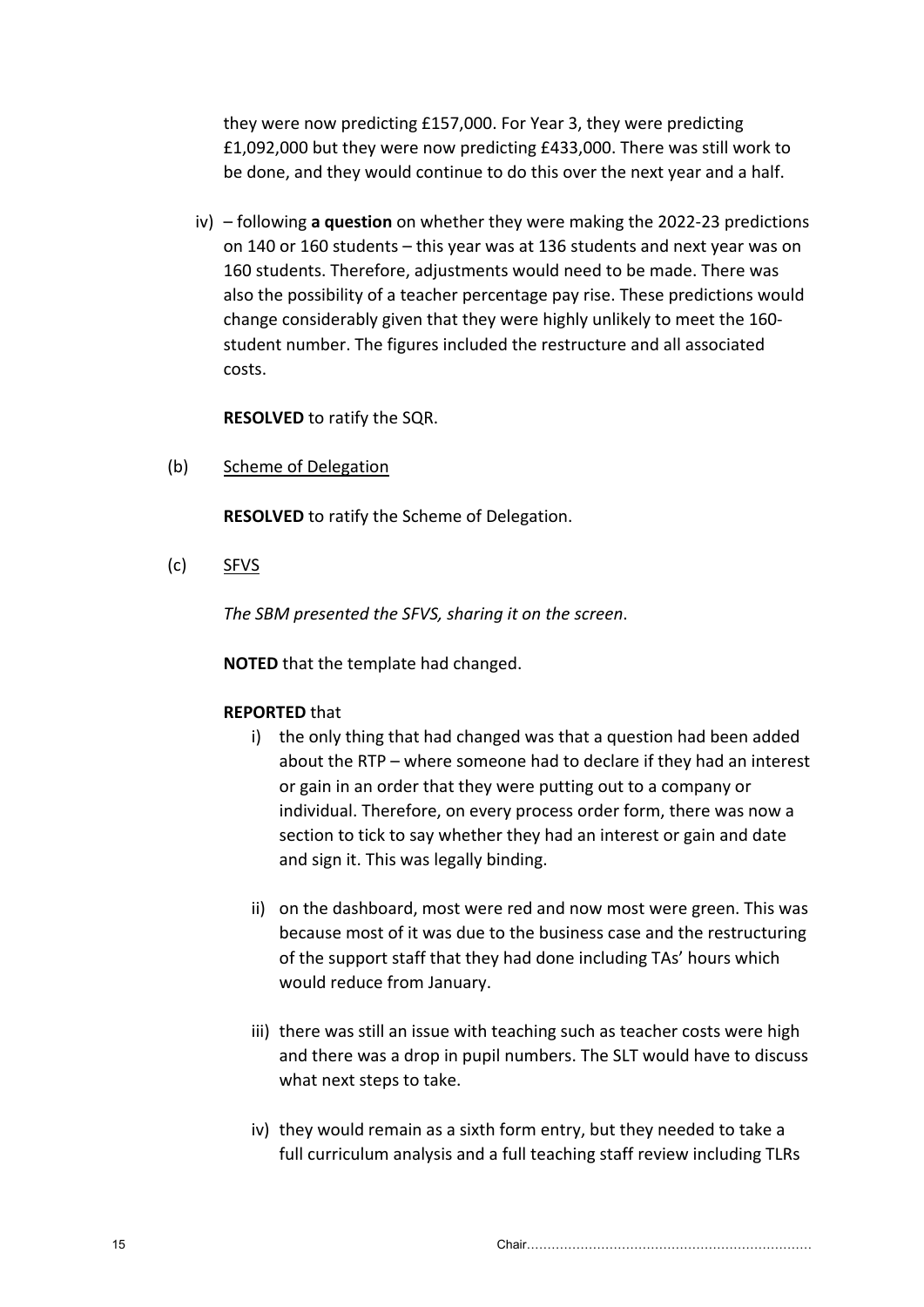to save as much as possible over three years with a rolling decrease in intake numbers.

One governor thanked the SBM and SLT for the huge amount of work on the school finances and the difficult decisions that they had had to deal with.

Governors were asked if there were any more questions or anything that needed to be changed. No further comments were made.

**RESOLVED** to ratify the SFVS.

d) Pay Policy and Disciplinary Procedures

**RECEIVED** the Pay Policy and Disciplinary Procedures.

**RESOLVED** to ratify the Pay Policy and Disciplinary Procedures.

e) Policies

**RECEIVED** the LA Safer Recruitment, Code of Conduct, Capability Procedures and Performance Management for Support Staff.

**RESOLVED** to ratify the LA Safer Recruitment, Code of Conduct, Capability Procedures and Performance Management for Support Staff.

#### 10. TEACHING AND LEARNING

**RECEIVED** the minutes from the Teaching and Learning committee meeting held on the 29<sup>th</sup> September 2021.

**NOTED** that many of the items discussed in this committee meeting were also discussed at the full GB meeting. It was a well-attended and constructive meeting.

(a) Report on the meeting

#### **REPORTED** that

- i) there were clear expectations of behaviour and attitudes at the school, and it was clear that this was being enforced.
- ii) the latest test results showed that the areas of strength were Art, BTEC Sport, and Textile and Care, and the areas of weakness were RE, Drama, Geography, and French. There were details of why that was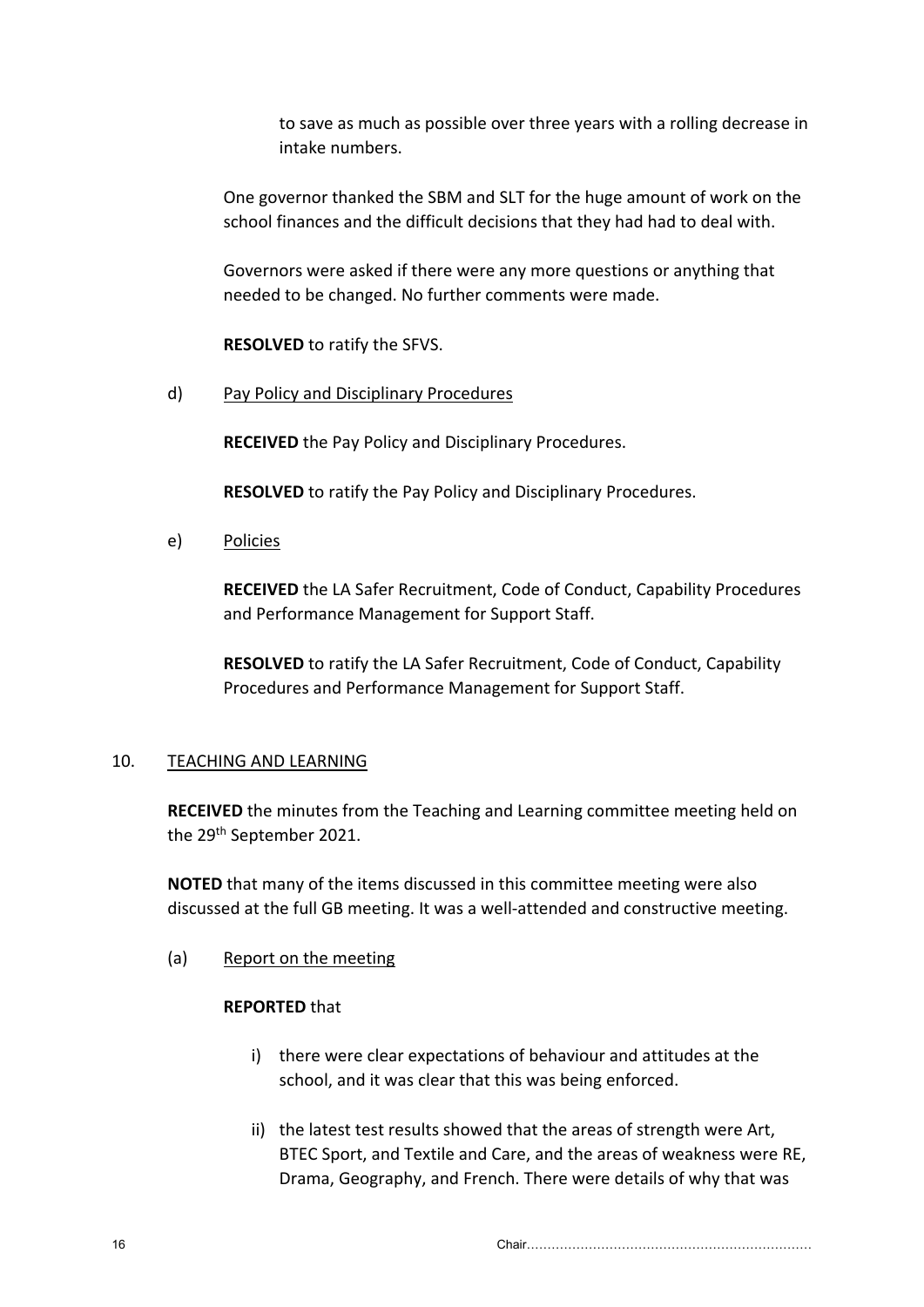and what they were doing to address those issues. It was noted that it was important that the Governors were aware of these areas of strength and weakness.

- iii) self-evaluation cards were shown to the Teaching and Learning committee at the meeting.
- iv) at some other schools, the governors would read the HT report in advance of the meeting and then send comments and questions to the HT for the HT to address at the meeting. It was **suggested** that they could try to do something similar such as all sending in a question in advance of the meeting to get used to asking questions.
- v) at the meeting they discussed Keeping Chace under review, which was a strong part of the appraisal cycle. The Professional development plan was also good to see. Reading was a new Ofsted priority that they would talk about in detail at the next meeting. **ACTION: CLERK**
- vi) there was a questionnaire shared at Teaching and Learning for Governors. It was **suggested** that it might be useful for everyone to have their own copy and to use it as ongoing material for the meetings. This would prepare governors for when Ofsted would come.

**ACTION: HT**

- vii) attendance and behaviour were also discussed at the meeting, already discussed at this meeting.
- viii)– following **a question** on whether the new line up system was still happening and successful – the line-up system was still happening.
- ix) the safeguarding policy was shared and approved.

**RESOLVED** to agree the minutes from the Teaching and Learning committee meeting held on the 29th September 2021.

#### 12. GOVERNOR TRAINING

This was discussed already (see Item 7).

**NOTED** to book training via school-based booker.